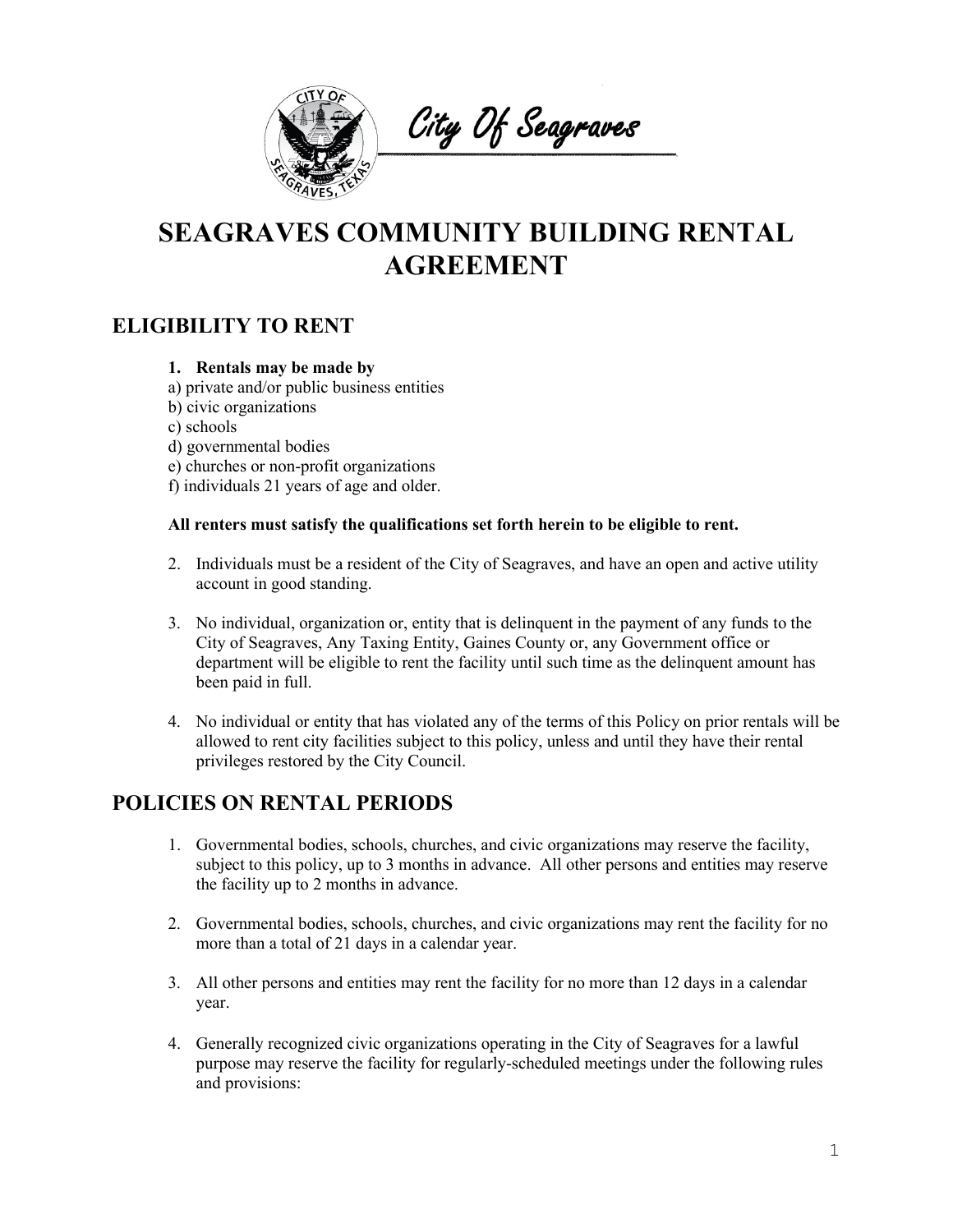- a) The civic organization's meeting must be on a regularly-scheduled basis; of no more than 1 meeting per month.
- b) The civic organization must schedule building use with the City Secretary's Office, specifying the times as well as the days or dates of meetings.
- c) Civic organizations shall not be required to pay Rental fees for regularly-scheduled meetings; however, Damage Deposits shall be made before meeting reservations are made.
- d) In the event that the city becomes entitled to moneys from an organization's funds on deposit, the organization's use of the facility will be suspended until all damages are paid and the deposits replenished.
- e) Civic organizations using the facility for regularly-scheduled meeting under this Section shall abide by all terms and provisions of the entire Building Rental Policy, except where the terms of this Section provide a variance from those terms and provisions.
- 5. Normal rental time for the facility begins at 07:00 AM and ends at 10:00 PM. This applies to all, so that custodial staff have adequate time to prepare the facility for the next use. Requests for exception to this policy must be made directly to the mayor, and may be put on the agenda for a regular City Council meeting. Such exceptions will require a majority vote of the City Council.

## **POLICIES ON USE OF FACILITIES**

- 1. No person shall be allowed in the facility outside the designated rental times. There shall be no overnight sleeping in the facility. This policy applies even if the facility is rented for multiple consecutive days. The facility may not be rented by individuals for any purpose or event between 10:00 PM and 07:00 AM.
- 2. No rentals shall be made for an event which is unlawful, illegal, or offensive to community norms of decency and tastefulness. All renters shall specify the nature and purpose of the event for which they are renting. Rentals by civic groups and other entities must be reasonably related to the function and purpose of the entity.
- 3. Use of the facility by a Renter for any part of a calendar day shall be considered a full rental day. The Renter will be assessed rental fees for all days that the renter uses the facility. If a renter's use of a facility goes beyond the specified rental term (either before or after the rental term), the renter will be assessed rental for each additional day of use. Any additional fees shall be taken from the damage deposit and/or prepaid fees, if any. The renter must pay any balance still due for additional fees after the damage deposit and/or prepaid fees are exhausted. Failure by a renter to pay additional fees will result in suspension of the renter's rental privilege for future rentals. Such costs will be added to the renter's active utility account and, the renter will be subject to prosecution and collection.
- 4. No rental may be scheduled until at least 72 hours have passed from the previous rental inspection having been completed. This is to ensure that adequate time for a complete inspection and, thorough cleaning has been completed by custodial staff.

### **FEE AND DEPOSIT SCHEDULE**

#### **PRIVATE FUNCTION RENTALS**

The following fees and deposits are due at the time the rental is made: For the Building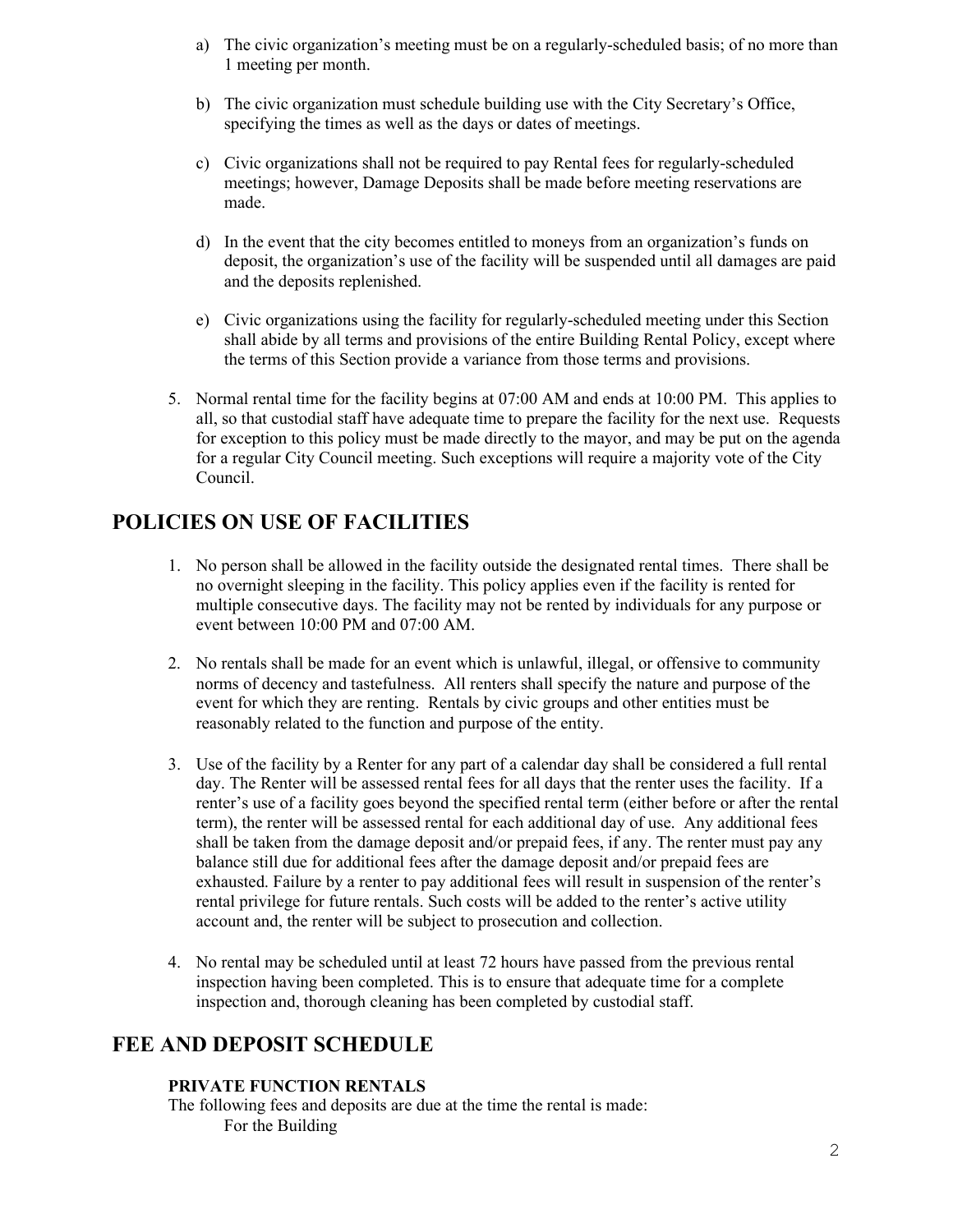|               | 1. Rental Fee: |  |  |  | \$100.00 per day (due before key is picked up) |  |
|---------------|----------------|--|--|--|------------------------------------------------|--|
| $\sim$ $\sim$ |                |  |  |  |                                                |  |

2. Damage Deposit: \$500 (due before rental is reserved)

#### **NOT FOR PROFIT ORGANIZATIONS**

- 1. Rental Fee: \$75.00 per day (due before key is picked up)<br>2. Damage Deposit: \$300.00 (due before rental is reserved)
	- \$300.00 (due before rental is reserved)

#### **FOR PROFIT RENTALS**

| 1. Rental Fee:     | \$1,000.00 per day (due before key is picked up) |
|--------------------|--------------------------------------------------|
| 2. Damage Deposit: | \$5,000 (due before rental is reserved)          |

Fees and deposits may be made by cash, money order, cashier's check, or credit card

## All deposits are due at the time the rental reservation is made.

### **POLICIES ON DEPOSITS, REFUNDS AND CANCELLATIONS**

- 1. If building keys are not returned within one business day following the rental period, the key will be considered lost which will result in a rekeying fee of \$50.00 which will be retained from the damage deposit. The rekeying fee is set at the cost to cover the City's expenses to change the relevant lock. Any residual of the deposit will be held until the work to rekey the locks is completed.
- 2. The Damage Deposit is to ensure that City property is properly cared for by the Renter. The facility will be inventoried before and after each rental, and assessed for damages (or loss) to the building and its contents, including all furniture, furnishings and fixtures.
	- a) The Renter will be responsible for the costs of all damages discovered after the rental and, the costs of replacing any missing items. Costs to repair damages or to replace missing items shall be deducted from the Damage Deposit.
	- b) **\_\_\_\_\_\_\_\_\_\_\_ (initial here)** If the Damage Deposit is sufficient to pay damage and replacement costs, the remaining balance of the damage deposit will be refunded to the renter. If the damage deposit is not sufficient to pay damage and replacement costs, the renter will remain liable for the additional costs. Such balance will be added to the renter's active utility account in which nonpayment may result in disconnection of utility service. Additionally, the City may pursue any and all legal means to collect for damages and loss.
	- c) Any Renter who owes damage or replacement costs SHALL NOT be allowed to make further building rentals. Any rentals previously booked by the renter will be automatically cancelled. Fees paid for previously booked rentals will also be forfeited to the City to cover damage or replacement costs and any remainder will be refunded to the Renter. If the fees on deposit with the city are insufficient to cover the cost of damage and replacement, the unpaid balance will be transferred to the utility account of the Renter and will be subject to the policies for unpaid utility accounts.
	- d) The Damage Deposit will also be forfeited in the event of any disturbance at the rented facility requiring a response by a law enforcement agency.
- 3. Renters may cancel their rentals at any time prior to the beginning of the rental period, and obtain a full refund of prepaid fees and deposits.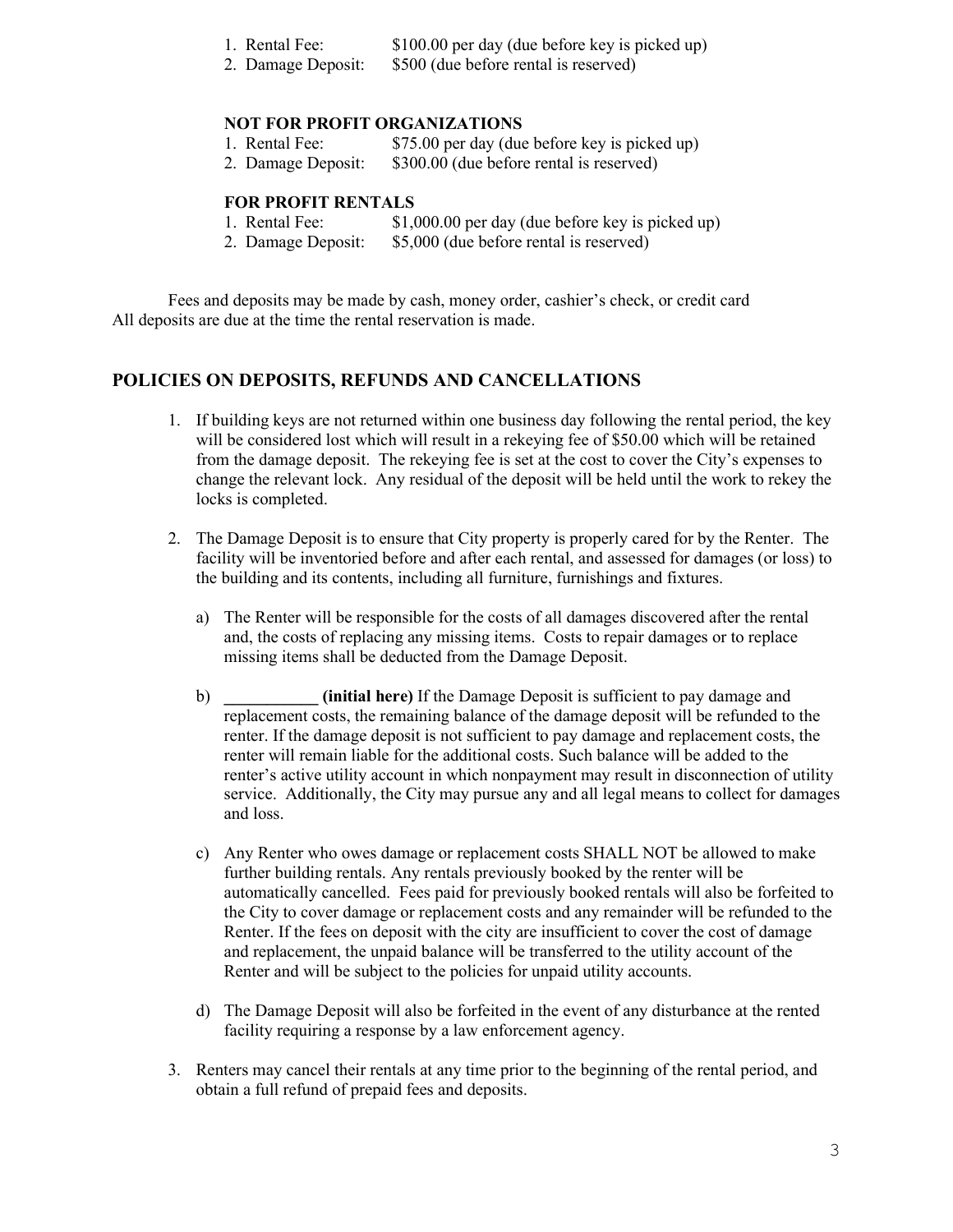## **GENERAL POLICIES**

- **1.** ALL City of Seagraves facilities are **tobacco free.** There shall be no smoking or vaping inside the facility or, within 100 feet of any entrance.
- **2. No person will be allowed to consume, possess or, be under the influence of any alcoholic beverage or illegal substance in the Community Building or, on the grounds of the facility.**
- **3.** No decorations shall be hung from the walls, ceilings, windows or doors. No rice, confetti, bubbles, silly string, glitter or birdseed shall be allowed inside the building.
- **4.** A private individual may rent the facility to perform fundraisers for various causes sanctioned by the mayor**. The sponsor of the fund raiser will be charged the rental rate at the "FOR PROFIT RENTALS" rate as listed above, with the three-day minimum charge**. An exception to this policy may be granted if the individual is sponsored by a Seagraves Church, a 501 3(c), or other legal not-for-profit entity located in the City of Seagraves. This sponsorship should be consistent with the purpose $(s)$  of both the fundraiser and the sponsor. If the individual is properly sponsored the rental fee will be the same as "NOT FOR PROFIT RENTALS" listed above.
- **5. Renters using the facility for charitable events where an admission fee is charged or donations are received shall furnish the city an accounting of money taken in at the event and provide receipts for expenditures related to the event.** This accounting is due within one week following the rental. Failure to comply with this provision could result in the Renter being disqualified from further facility rentals and further result in the forfeiture of all rental fees and / or deposits. An exception to this policy allows the reinstatement of the Renter's rental privileges and return of fees and deposits on a majority vote following a formal hearing by the City Council.
- **6.** The facility kitchen may be used for food preparation for private functions**. Fund raisers and "FOR PROFIT" events must provide a Health Certificate issued by the South Plaines Public Health District. Catered food services used to such events must supply the same Health Certificate.**
- **7.** If an incident requiring a response by a law enforcement agency occurs at an event, the event will be closed down immediately and the premises vacated. All rental fees and deposits will be automatically forfeited. The Renter will be disqualified from further rentals. An exception to this policy allows the reinstatement of the Renter's rental privileges and return of fees and deposits on a majority vote following a formal hearing by the city council. Failure or refusal to vacate the facility under these circumstances will be considered Criminal Trespassing, and will subject the Renter and all attendees at the event to arrest and prosecution.
- **8.** In the event that any Municipal Police Officer, Deputy Sheriff or, a Custodian of a building subject to this policy, observes a violation of any term of this policy, such Officer, Custodian or, Deputy Sheriff is authorized to act as the city's agent for the purposes of terminating the event in progress, and issuing written or verbal criminal trespass notices to the attendees of the event.